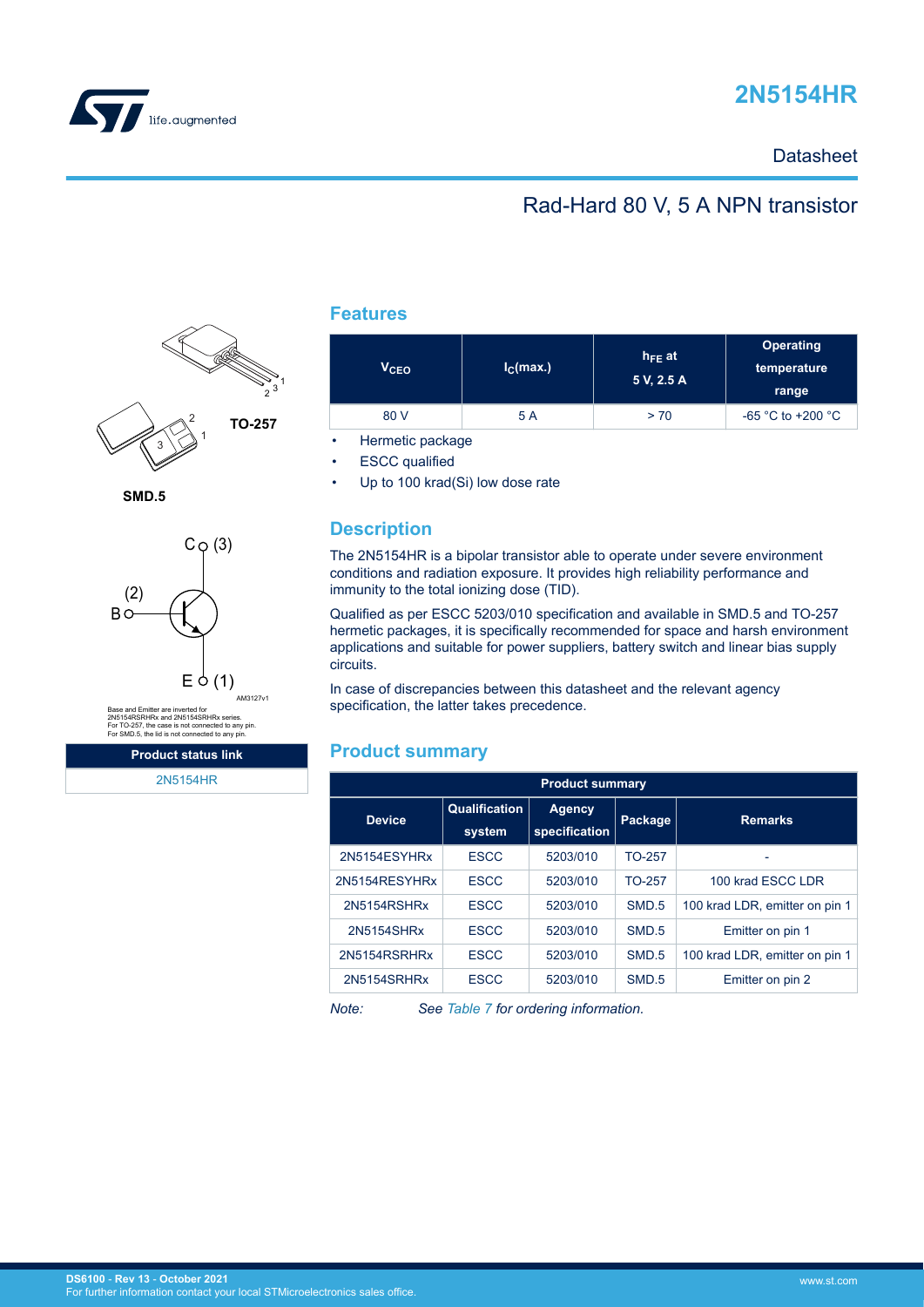# <span id="page-1-0"></span>**1 Electrical ratings**

| Symbol                 | <b>Parameter</b>                                                              | Value        | <b>Unit</b> |
|------------------------|-------------------------------------------------------------------------------|--------------|-------------|
| V <sub>CBO</sub>       | Collector-base voltage ( $I_F = 0$ )                                          | 100          | $\vee$      |
| <b>V<sub>CEO</sub></b> | Collector-emitter voltage ( $IB = 0$ )                                        | 80           | $\vee$      |
| V <sub>EBO</sub>       | Emitter-base voltage ( $I_C = 0$ )                                            | 6            | $\vee$      |
| $I_{\rm C}$            | Collector current                                                             | 5            | A           |
| P <sub>TOT</sub>       | Total dissipation at $T_{amb} \leq 25$ °C for TO-257 and SMD.5                | 3.3          | W           |
|                        | Total dissipation at $T_{\text{case}} \leq 25 \degree C$ for TO-257 and SMD.5 | 35           | W           |
| $T_{OP}$               | Operating temperature range                                                   | $-65$ to 200 | $^{\circ}C$ |
| T,                     | Max. operating junction temperature                                           | 200          | $^{\circ}C$ |

### **Table 1. Absolute maximum ratings**

#### **Table 2. Thermal data**

| <b>Symbol</b>         | <b>Parameter</b>                    | <b>TO-257 and SMD.5</b><br>value | <b>Unit</b> |
|-----------------------|-------------------------------------|----------------------------------|-------------|
| $R_{\text{thi-case}}$ | Thermal resistance junction-case    |                                  | °C/W        |
| $R_{\text{thj-amb}}$  | Thermal resistance junction-ambient | 53                               | °C/W        |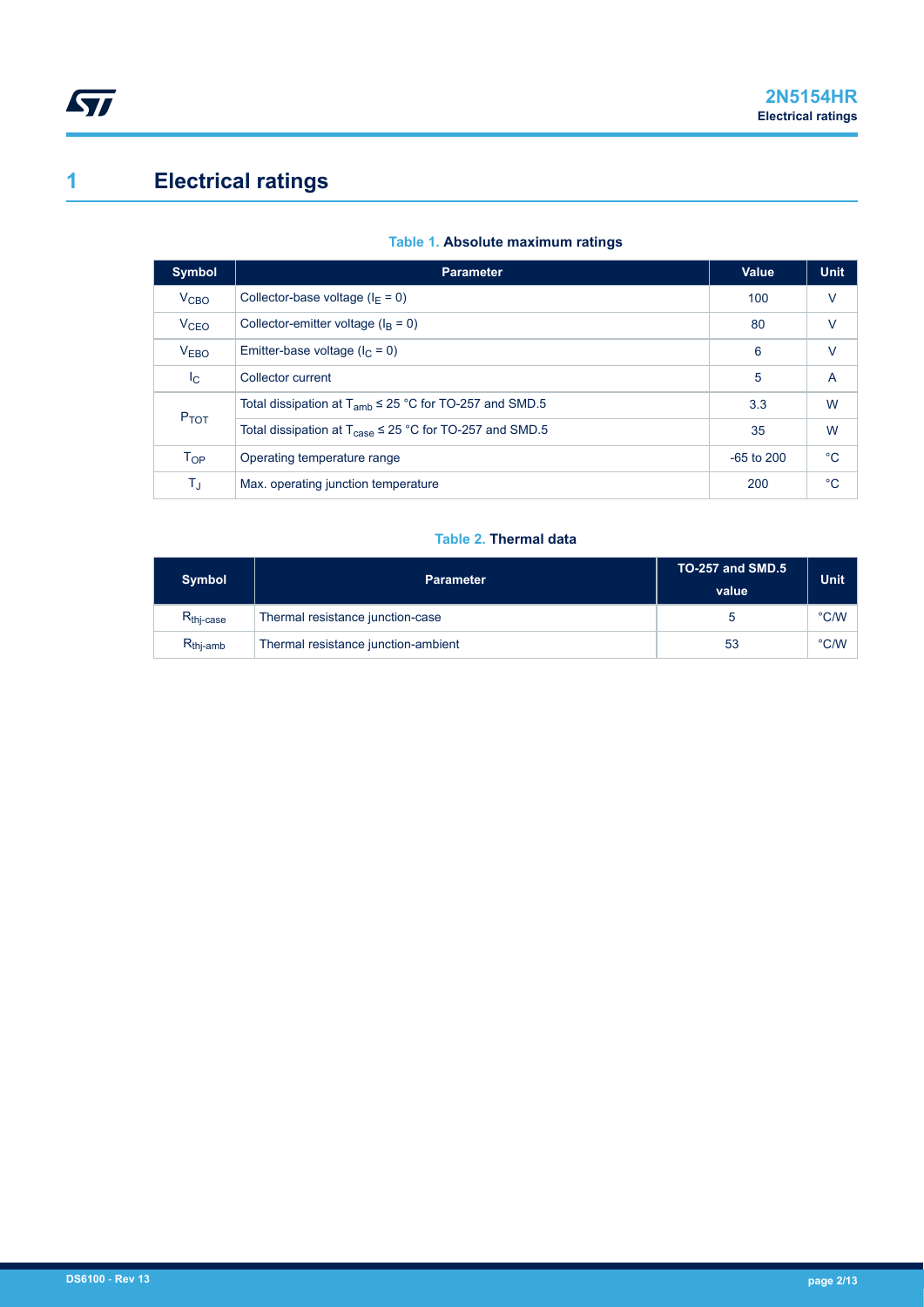# **2 Electrical characteristics**

 $\sqrt{2}$ 

## **Table 3. Electrical characteristics (Tamb = 25 °C unless otherwise specified)**

| <b>Symbol</b>                | <b>Parameter</b>                     | <b>Test conditions</b>                            | Min. | Max.         | <b>Unit</b> |  |
|------------------------------|--------------------------------------|---------------------------------------------------|------|--------------|-------------|--|
|                              |                                      | $V_{CB}$ = 60 V, $I_E$ = 0 A                      |      | $\mathbf{1}$ |             |  |
| $I_{CES}$                    | Collector cut-off current            | $V_{CB}$ = 60 V, $I_F$ = 0 A,                     |      | 10           | μA          |  |
|                              |                                      | $T_{amb}$ = 150 °C                                |      |              |             |  |
| I <sub>CEO</sub>             | Collector cut-off current            | $V_{CF}$ = 40 V, $I_B$ = 0 A                      |      | 50           | μA          |  |
|                              | Emitter cut-off current              | $V_{EB} = 5 V, I_C = 0 A$                         |      | 1            | μA          |  |
| I <sub>EBO</sub>             |                                      | $V_{FR} = 6 V, I_C = 0 A$                         |      | 1            | mA          |  |
| $V_{(BR)CEO}$ <sup>(1)</sup> | Collector-emitter breakdown voltage  | $I_C$ = 100 mA, $I_B$ = 0 A                       | 80   |              | $\vee$      |  |
|                              |                                      | $I_C$ = 2.5 A, $I_B$ = 0.25 A                     |      | 1.45         |             |  |
| $VCE(sat)$ <sup>(1)</sup>    | Collector-emitter saturation voltage | $I_C = 5 A$ , $I_R = 0.5 A$                       |      | 1.5          | $\vee$      |  |
|                              |                                      | $I_C$ = 2.5 A, $I_B$ = 0.25 A                     |      | 1.45         | $\vee$      |  |
| $V_{BE(sat)}$ <sup>(1)</sup> | Base-emitter saturation voltage      | $I_C = 5 A$ , $I_R = 0.5 A$                       |      | 2.2          |             |  |
|                              |                                      | $I_C = 50$ mA, $V_{CE} = 5$ V                     | 50   |              |             |  |
|                              |                                      | $I_C = 2.5$ A, $V_{CF} = 5$ V                     | 70   | 200          |             |  |
| $h_{FE}$ <sup>(1)</sup>      | DC current gain                      | $I_C = 5 A$ , $V_{CF} = 5 V$                      | 40   |              |             |  |
|                              |                                      | $I_C$ = 2.5 A, $V_{CF}$ = 5 V, $T_{amb}$ = -55 °C | 35   |              |             |  |
| h <sub>fe</sub>              | AC forward current transfer ratio    | $I_C$ = 500 mA, f = 20 MHz, $V_{CE}$ = 5 V        | 3.5  |              |             |  |
| $C_{\rm obo}$                | Output capacitance                   | $I_E = 0$ A, f = 1 MHz, $V_{CB} = 10$ V           |      | 250          | pF          |  |
| $t_{on}$                     | Turn-on time                         | $V_{CC}$ = 30 V. $V_{BB}$ = -4 V.                 |      | 0.5          | $\mu s$     |  |
|                              | Turn-off time                        | $V_{in} \approx 51$ V, $I_{C} = 5$ A,             |      | 1.3          |             |  |
| $t_{off}$                    |                                      | $I_{B1} = -I_{B2} = 0.5 A$                        |      |              | $\mu s$     |  |

*1. Pulsed duration = 300 µs, duty cycle ≤ 2%*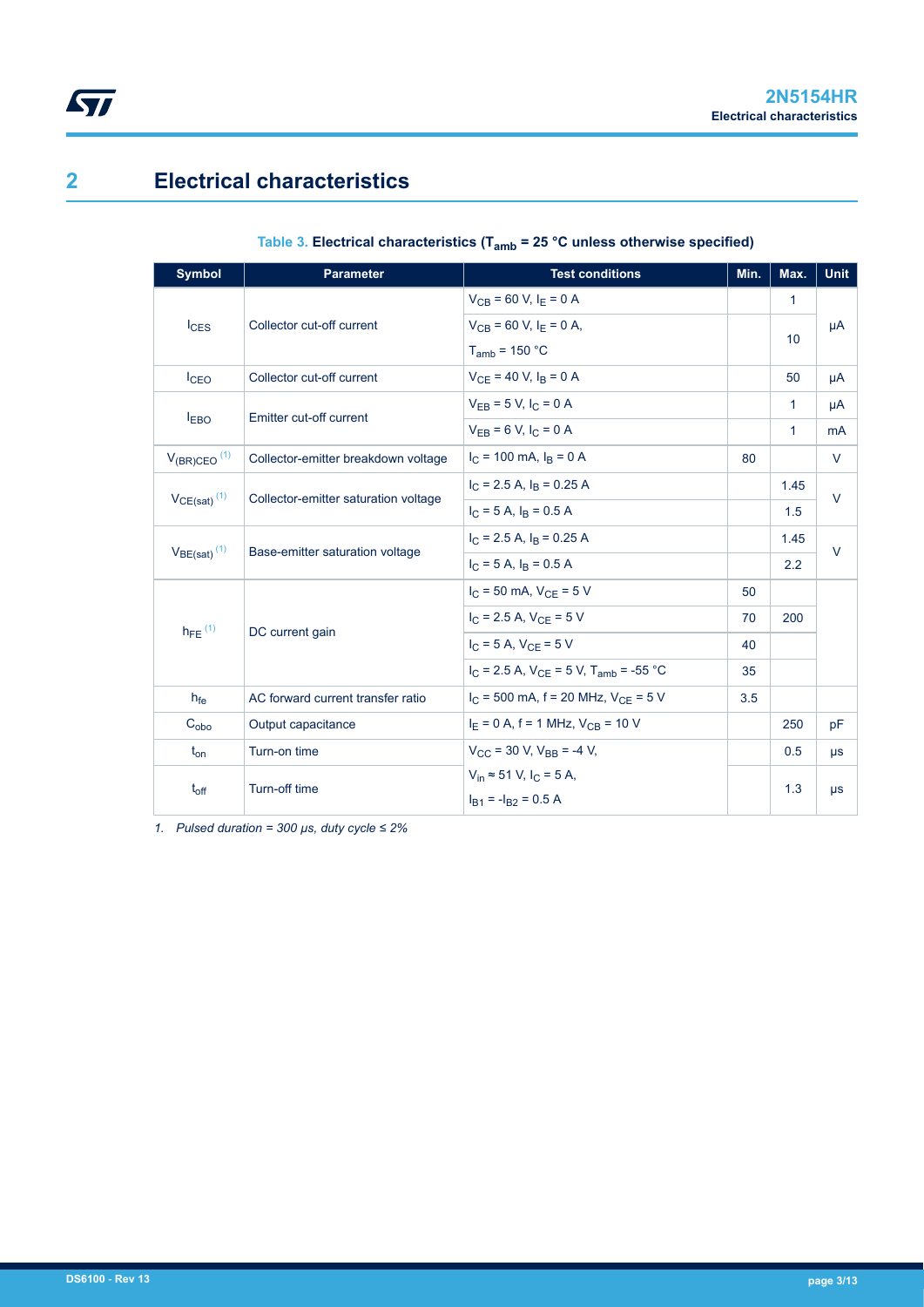







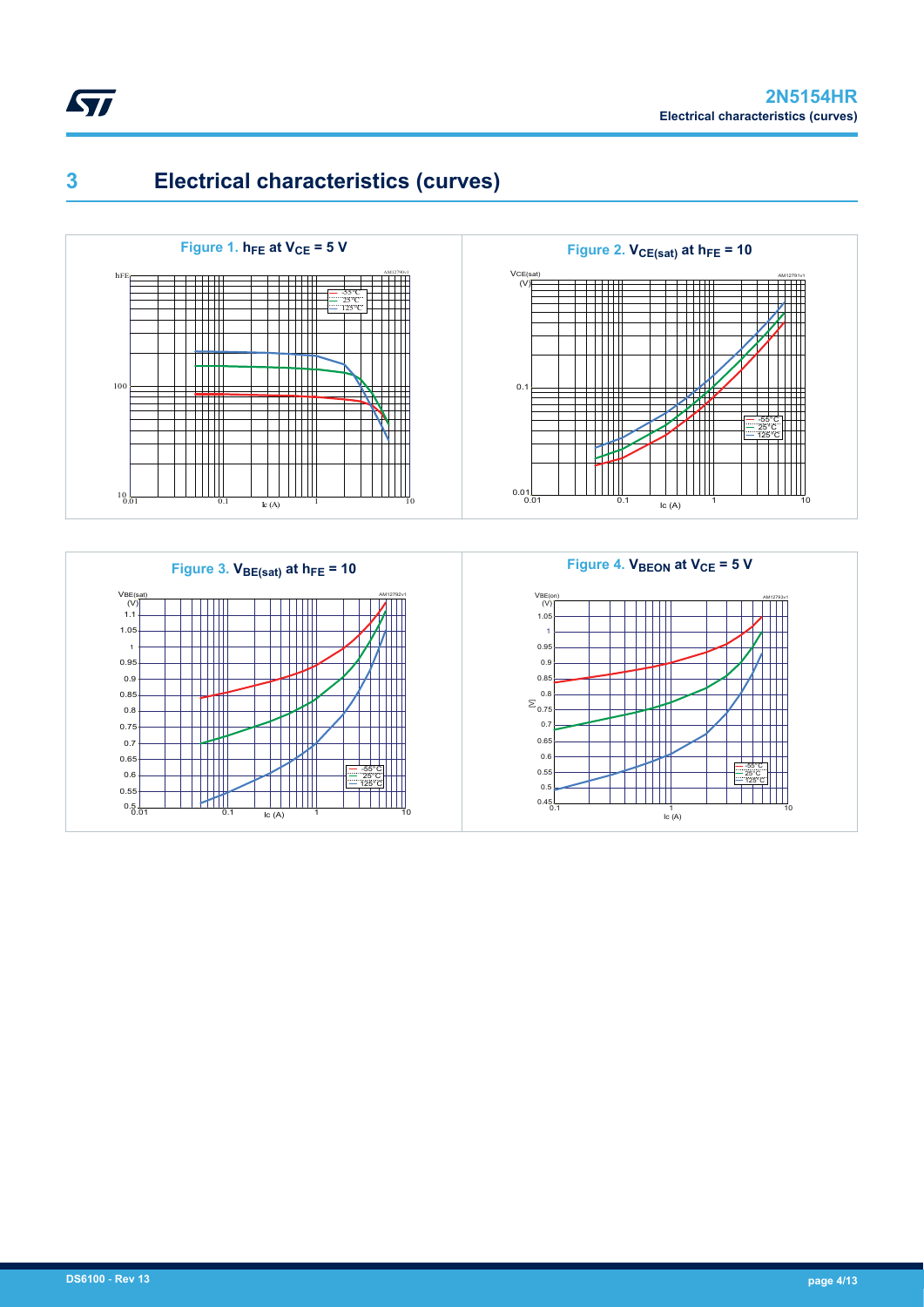# **3.1 Test circuits**

ST





*Note: (1) Fast electronic switch*

*Note: (2) Non-inductive resistor*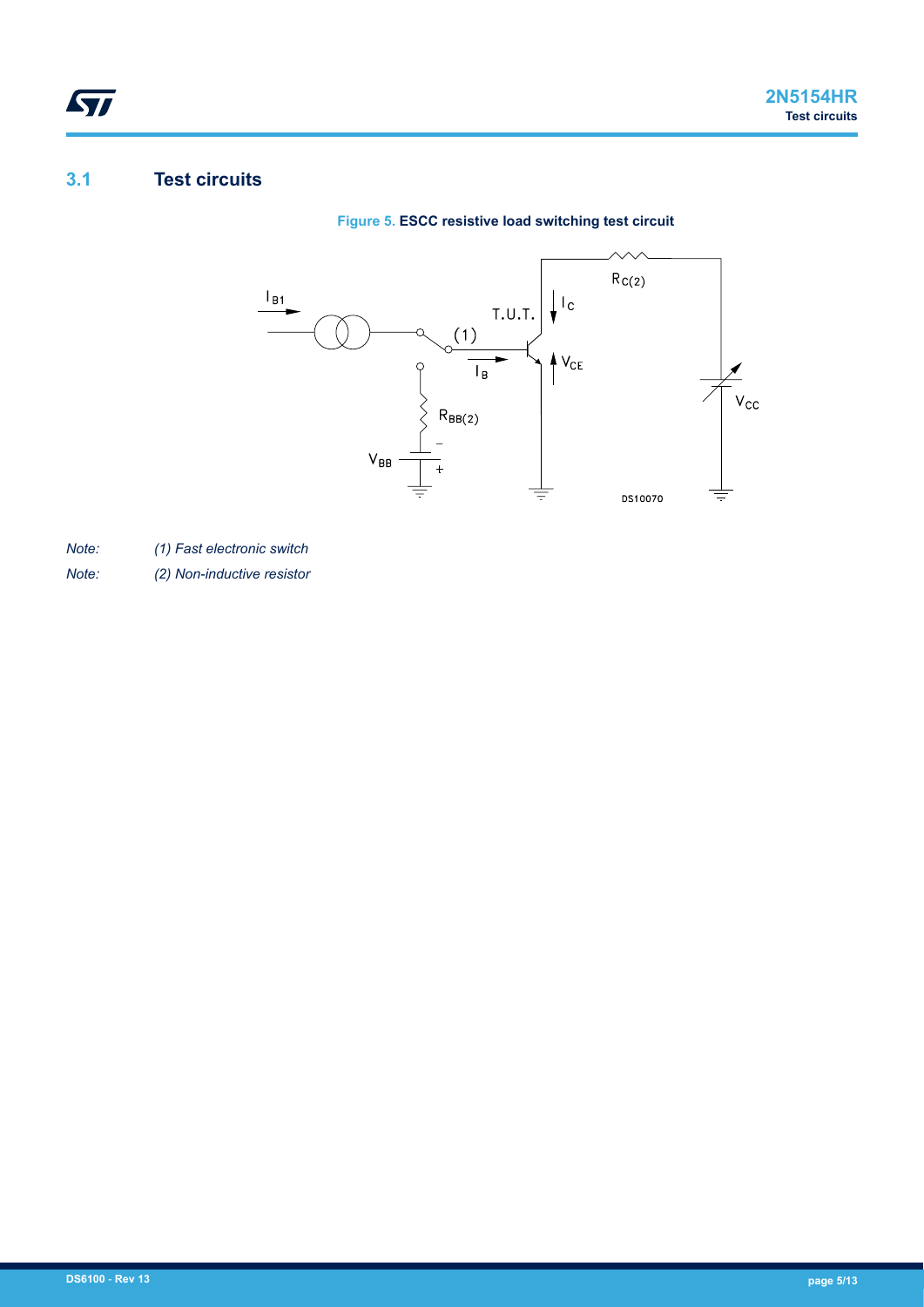# **4 Radiation hardness assurance**

ST

This products is guaranteed in radiation as per ESCC 22900 and in compliance with ESCC 5203/010 specification.

Each lot is tested in radiation according to the following procedure:

- Radiation condition of 0.1 rad (Si)/s
- Test of 11 samples by wafer, 5 biased at 80% of  $V_{(BR)CEO}$ , 5 unbiased and for reference
- Acceptance criteria of each wafer at 100 krad if all 10 samples comply with the post radiation electrical characteristics as per Table 4.

| <b>Symbol</b>                | <b>Parameter</b>                                 | <b>Test conditions</b>                | Min.   | Max. | <b>Unit</b> |  |
|------------------------------|--------------------------------------------------|---------------------------------------|--------|------|-------------|--|
| $I_{CES}$                    | Collector cut-off current                        | $V_{CB}$ = 60 V, I <sub>F</sub> = 0 A |        | 1    | μA          |  |
| I <sub>CEO</sub>             | Collector cut-off current                        | $V_{CF}$ = 40 V, $I_B$ = 0 A          |        | 50   | μA          |  |
|                              |                                                  | $V_{FR}$ = 5 V, $I_C$ = 0 A           |        | 1    | μA          |  |
| <b>EBO</b>                   | Emitter cut-off current                          | $V_{FB} = 6 V, I_C = 0 A$             |        | 1    | mA          |  |
| $V_{(BR)CEO}$ <sup>(1)</sup> | Collector-emitter breakdown voltage              | $I_C$ = 100 mA, $I_B$ = 0 A           | 80     |      | $\vee$      |  |
|                              |                                                  | $I_C$ = 2.5 A, $I_R$ = 0.25 A         |        | 1.45 | $\vee$      |  |
| $V_{CE(sat)}$ <sup>(1)</sup> | Collector-emitter saturation voltage             | $I_C = 5 A$ , $I_R = 0.5 A$           |        | 1.5  |             |  |
|                              |                                                  | $I_C$ = 2.5 A, $I_R$ = 0.25 A         |        | 1.45 | $\vee$      |  |
| $V_{BE(sat)}$ <sup>(1)</sup> | Base-emitter saturation voltage                  | $I_C = 5 A$ , $I_R = 0.5 A$           |        | 2.2  |             |  |
|                              |                                                  | $I_C = 50$ mA, $V_{CE} = 5$ V         | [25]   |      |             |  |
| $[h_{FE}]^{(1)}$             | Post irradiation gain calculation <sup>(2)</sup> | $I_{C}$ = 2.5 A, $V_{CF}$ = 5 V       | $[35]$ | 200  |             |  |
|                              |                                                  | $I_{C}$ = 5 A, $V_{CF}$ = 5 V         | [20]   |      |             |  |

#### **Table 4. ESCC 5203/010 post radiation electrical characteristics (Tamb = 25 °C unless otherwise specified)**

*1. Pulsed duration = 300 µs, duty cycle ≤ 2%*

*2. [hFE] calculated according to method 1019 of MIL-STD-750.*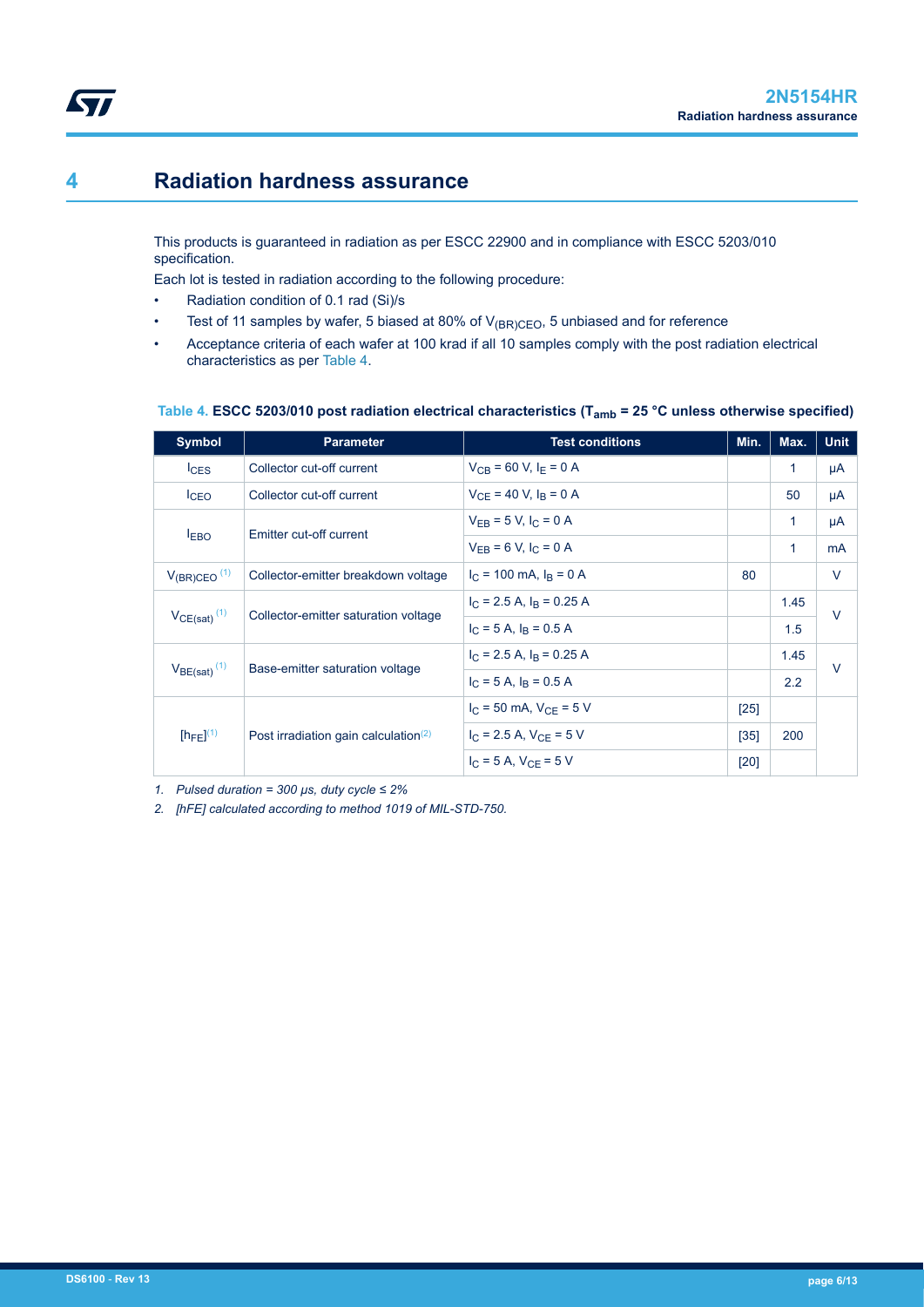# **5 Package information**

In order to meet environmental requirements, ST offers these devices in different grades of [ECOPACK](https://www.st.com/ecopack) packages, depending on their level of environmental compliance. ECOPACK specifications, grade definitions and product status are available at: [www.st.com.](http://www.st.com) ECOPACK is an ST trademark.

## **5.1 TO-257 package information**







Section AA  $Øb1$ øь

0117268\_REV7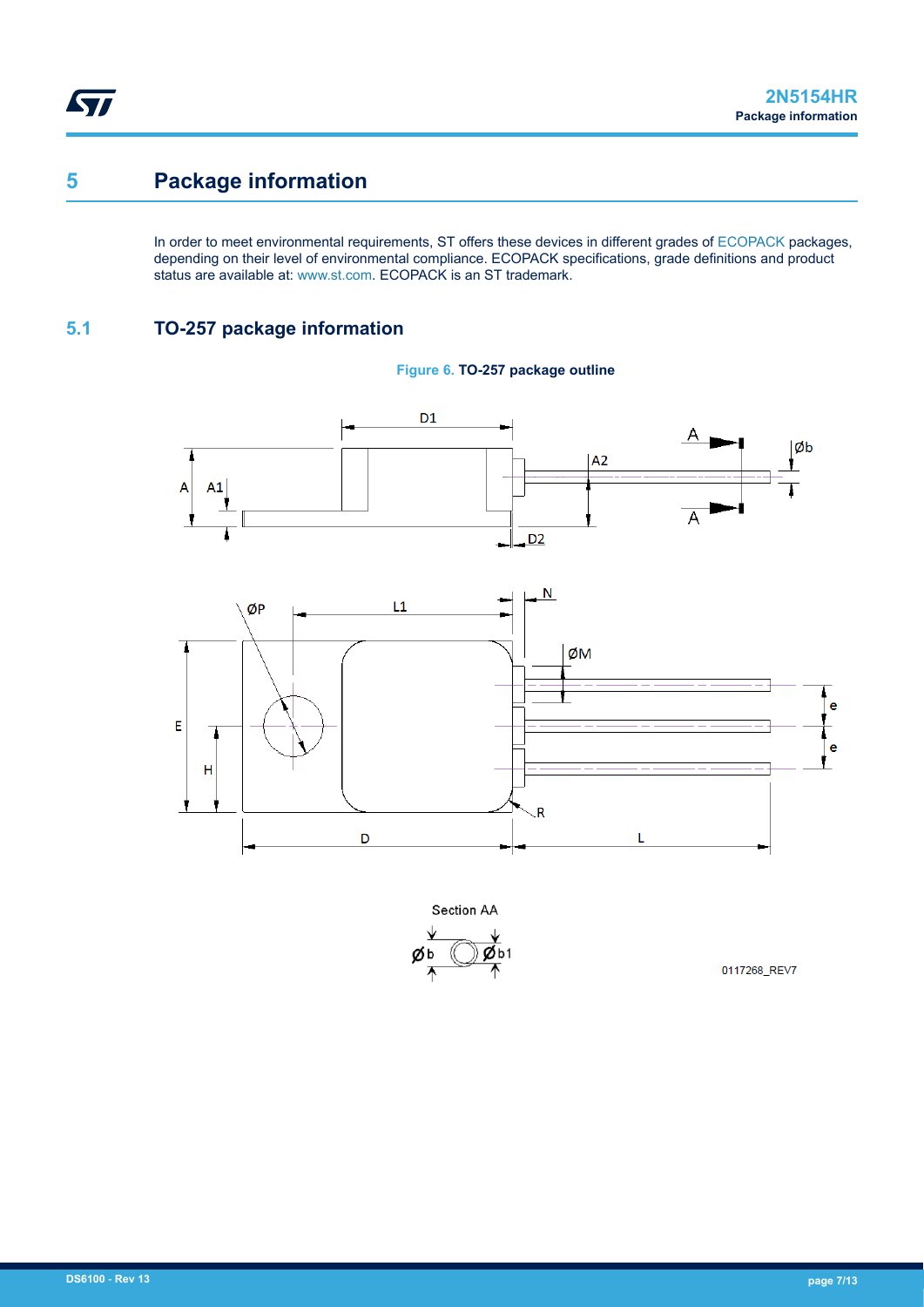| Dim.                      |                          | mm                       |                          |
|---------------------------|--------------------------|--------------------------|--------------------------|
|                           | Min.                     | Typ.                     | Max.                     |
| $\mathsf{A}$              | 4.83                     | 4.95                     | 5.08                     |
| A1                        | 0.89                     | 1.02                     | 1.14                     |
| A2                        | 2.91                     | 3.05                     | 3.18                     |
| $\mathsf b$               | 0.64                     | ÷                        | 1.02                     |
| b1                        | 0.64                     | 0.76                     | 0.89                     |
| D                         | 16.51                    | 16.64                    | 16.76                    |
| D <sub>1</sub>            | 10.41                    | 10.54                    | 10.67                    |
| D <sub>2</sub>            | $\overline{\phantom{a}}$ | $\equiv$                 | 0.97                     |
| $\mathbf e$               | 2.41                     | 2.54                     | 2.67                     |
| E                         | 10.41                    | 10.54                    | 10.67                    |
| $\boldsymbol{\mathsf{H}}$ | 5.13                     | 5.25                     | 5.38                     |
| L                         | 15.24                    | 15.88                    | 16.51                    |
| L1                        | 13.39                    | 13.51                    | 13.64                    |
| ${\sf M}$                 | 2.16                     | 2.29                     | 2.41                     |
| ${\sf N}$                 | ÷,                       | $\overline{\phantom{a}}$ | 0.71                     |
| $\mathsf{P}$              | 3.56                     | 3.68                     | 3.81                     |
| ${\sf R}$                 | $\overline{\phantom{a}}$ | 1.65                     | $\overline{\phantom{a}}$ |

### **Table 5. TO-257 package mechanical data**

*Note: The case is not connected to any pin.*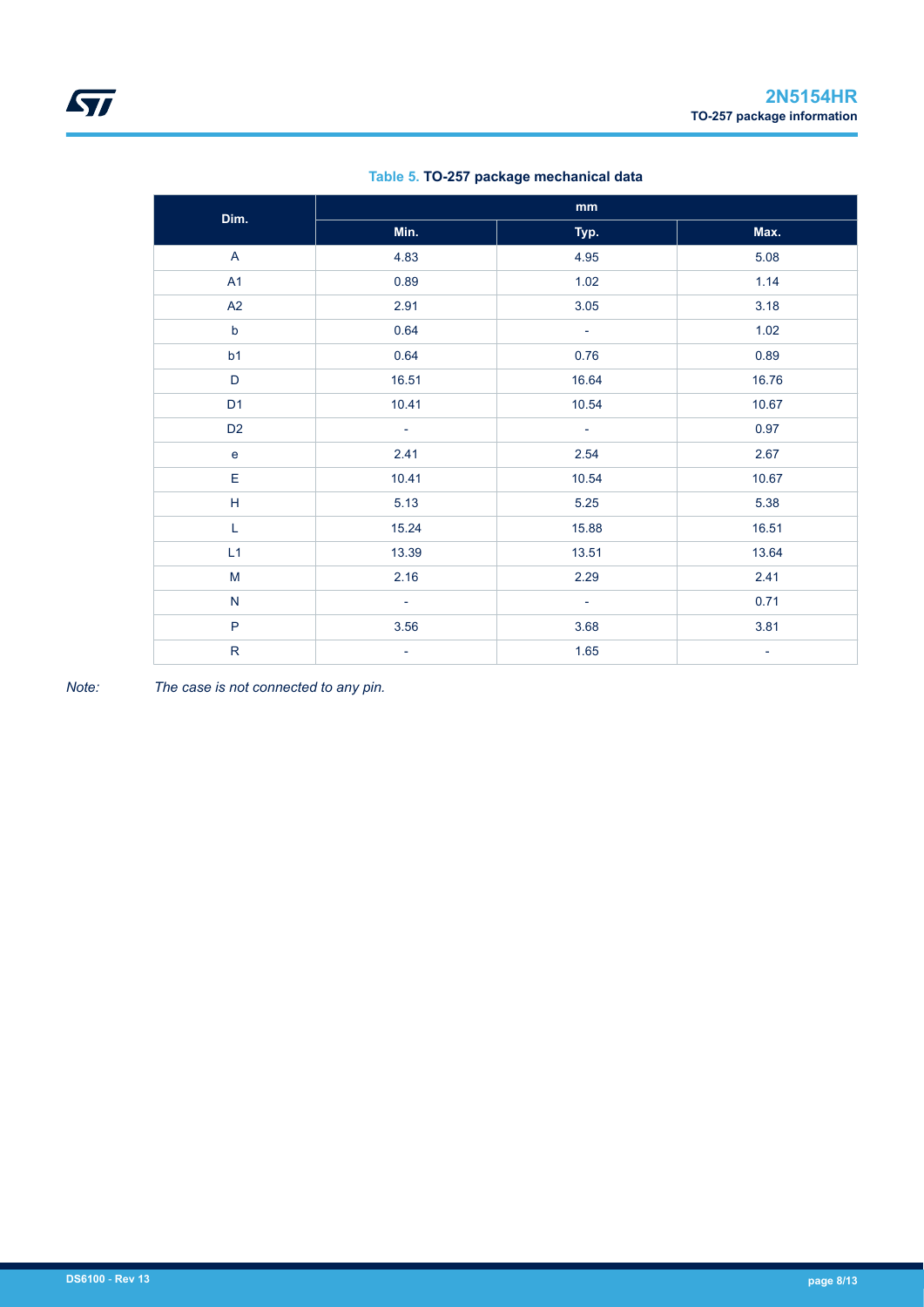## **5.2 SMD.5 package information**

ST



**Figure 7. SMD.5 package outline**

7386434\_REV7

### **Table 6. SMD.5 package mechanical data**

| Dim.           | mm    |       |       |  |  |  |  |
|----------------|-------|-------|-------|--|--|--|--|
|                | Min.  | Typ.  | Max.  |  |  |  |  |
| $\overline{A}$ | 2.84  |       | 3.30  |  |  |  |  |
| A1             | 0.25  | 0.38  | 0.51  |  |  |  |  |
| $\sf b$        | 7.13  | 7.26  | 7.39  |  |  |  |  |
| b <sub>1</sub> | 5.58  | 5.72  | 5.84  |  |  |  |  |
| b <sub>2</sub> | 2.28  | 2.41  | 2.54  |  |  |  |  |
| b3             | 2.92  | 3.05  | 3.18  |  |  |  |  |
| D              | 10.03 | 10.16 | 10.28 |  |  |  |  |
| D <sub>1</sub> | 0.76  |       |       |  |  |  |  |
| E              | 7.39  | 7.52  | 7.64  |  |  |  |  |
| e              |       | 1.91  |       |  |  |  |  |

*Note: Pad 1: emitter*

*Pad 2: base Pad 3: collector*

- *base and emitter are inverted for 2N5154RSRHRx and 2N5154SRHRx series*
- *the lid is not connected to any pin*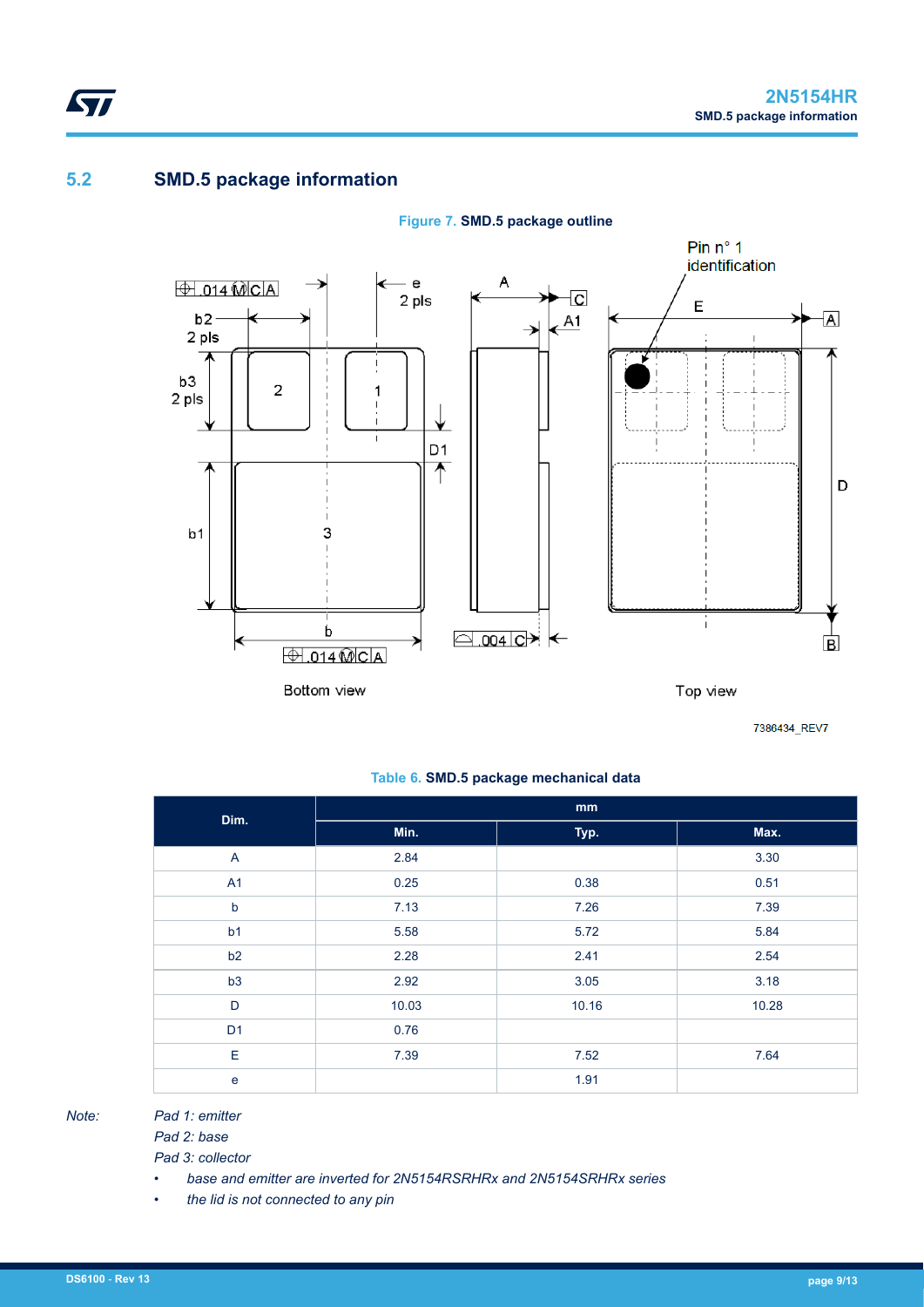|  |  |  | <b>Table 7. Ordering information</b> |  |
|--|--|--|--------------------------------------|--|
|--|--|--|--------------------------------------|--|

<span id="page-9-0"></span>

| Part number       | <b>Agency</b><br>specification | <b>Quality</b><br>level | <b>Radiation</b><br>level | <b>Pin-out</b>   | Package       | Weight         | <b>Lead finish</b> | Marking $(1)$    | <b>Packing</b> |
|-------------------|--------------------------------|-------------------------|---------------------------|------------------|---------------|----------------|--------------------|------------------|----------------|
| 2N5154ESY1        |                                | EM <sup>(2)</sup>       |                           |                  |               |                |                    | 2N5154ESY1 + BeO |                |
| 2N5154ESYHRG      | 5203/010/04                    |                         |                           |                  |               |                | Gold               | 520301004 + BeO  |                |
| 2N5154ESYHRT      | 5203/010/05                    | <b>ESCC</b>             |                           | $\overline{a}$   | <b>TO-257</b> | 5 <sub>g</sub> | Solder dip         | 520301005 + BeO  |                |
| 2N5154RESYHRG     | 5203/010/04R                   |                         | 100 krad                  |                  |               |                | Gold               | 520301004R + BeO |                |
| 2N5154RESYHRT     | 5203/010/05R                   |                         | 100 krad                  |                  |               |                | Solder dip         | 520301005R + BeO | Strip pack     |
| 2N5154S1          |                                | EM <sup>(2)</sup>       | L,                        | Emitter on pin 1 |               |                | Gold               | 2N5154S1         |                |
| 2N5154RSHRG       | 5203/010/06R                   | <b>ESCC</b>             | 100 krad                  | Emitter on pin 1 |               |                |                    | 520301006R       |                |
| 2N5154RSHRT       | 5203/010/09R                   | <b>ESCC</b>             | 100 krad                  | Emitter on pin 1 |               |                | Solder dip         | 520301009R       |                |
| 2N5154RSHRTW      | 5203/010/09R                   | <b>ESCC</b>             | 100 krad                  | Emitter on pin 1 |               |                |                    | 520301009R       | Tape and reel  |
| 2N5154RSHRGW      | 5203/010/06R                   | <b>ESCC</b>             | 100 krad                  | Emitter on pin 1 |               |                | Gold               | 520301006R       |                |
| <b>2N5154SHRG</b> | 5203/010/06                    | <b>ESCC</b>             |                           | Emitter on pin 1 |               |                |                    | 520301006        | Strip pack     |
| <b>2N5154SHRT</b> | 5203/010/06                    | <b>ESCC</b>             | $\sim$                    | Emitter on pin 1 |               |                | Solder dip         | 520301006        |                |
| 2N5154SHRTW       | 5203/010/06                    | <b>ESCC</b>             | $\sim$                    | Emitter on pin 1 |               |                |                    | 520301006        | Tape and reel  |
| 2N5154SHRGW       | 5203/010/06                    | <b>ESCC</b>             | $\sim$                    | Emitter on pin 1 | SMD.5         | 1 <sub>g</sub> |                    | 520301006        |                |
| 2N5154SR1         |                                | EM <sup>(2)</sup>       |                           | Emitter on pin 2 |               |                | Gold               | 2N5154SR1        |                |
| 2N5154RSRHRG      | 5203/010/07R                   | <b>ESCC</b>             | 100 krad                  | Emitter on pin 2 |               |                |                    | 520301007R       | Strip pack     |
| 2N5154RSRHRT      | 5203/010/10R                   | <b>ESCC</b>             | 100 krad                  | Emitter on pin 2 |               |                | Solder dip         | 520301010R       |                |
| 2N5154RSRHRTW     | 5203/010/10R                   | <b>ESCC</b>             | 100 krad                  | Emitter on pin 2 |               |                |                    | 520301010R       | Tape and reel  |
| 2N5154RSRHRGW     | 5203/010/07R                   | <b>ESCC</b>             | 100 krad                  | Emitter on pin 2 |               |                | Gold               | 520301007R       |                |
| 2N5154SRHRG       | 5203/010/07                    | <b>ESCC</b>             | ÷,                        | Emitter on pin 2 |               |                |                    | 520301007        | Strip pack     |
| 2N5154SRHRT       | 5203/010/10                    | <b>ESCC</b>             |                           | Emitter on pin 2 |               |                | Solder dip         | 520301010        |                |
| 2N5154SRHRTW      | 5203/010/10                    | <b>ESCC</b>             |                           | Emitter on pin 2 |               |                |                    | 520301010        | Tape and reel  |
| 2N5154SRHRGW      | 5203/010/07                    | <b>ESCC</b>             | ÷,                        | Emitter on pin 2 |               |                | Gold               | 520301007        |                |

*1. Specific marking only. The full marking includes in addition: For the Engineering Models: ST logo, date code; country of origin (FR). For ESCC flight parts: ST logo, date code, country of origin (FR), ESA logo, serial number of the part within the assembly lot.*

*2. EM: Engineering model*

Contact ST sales office for information about specific conditions for products in die form.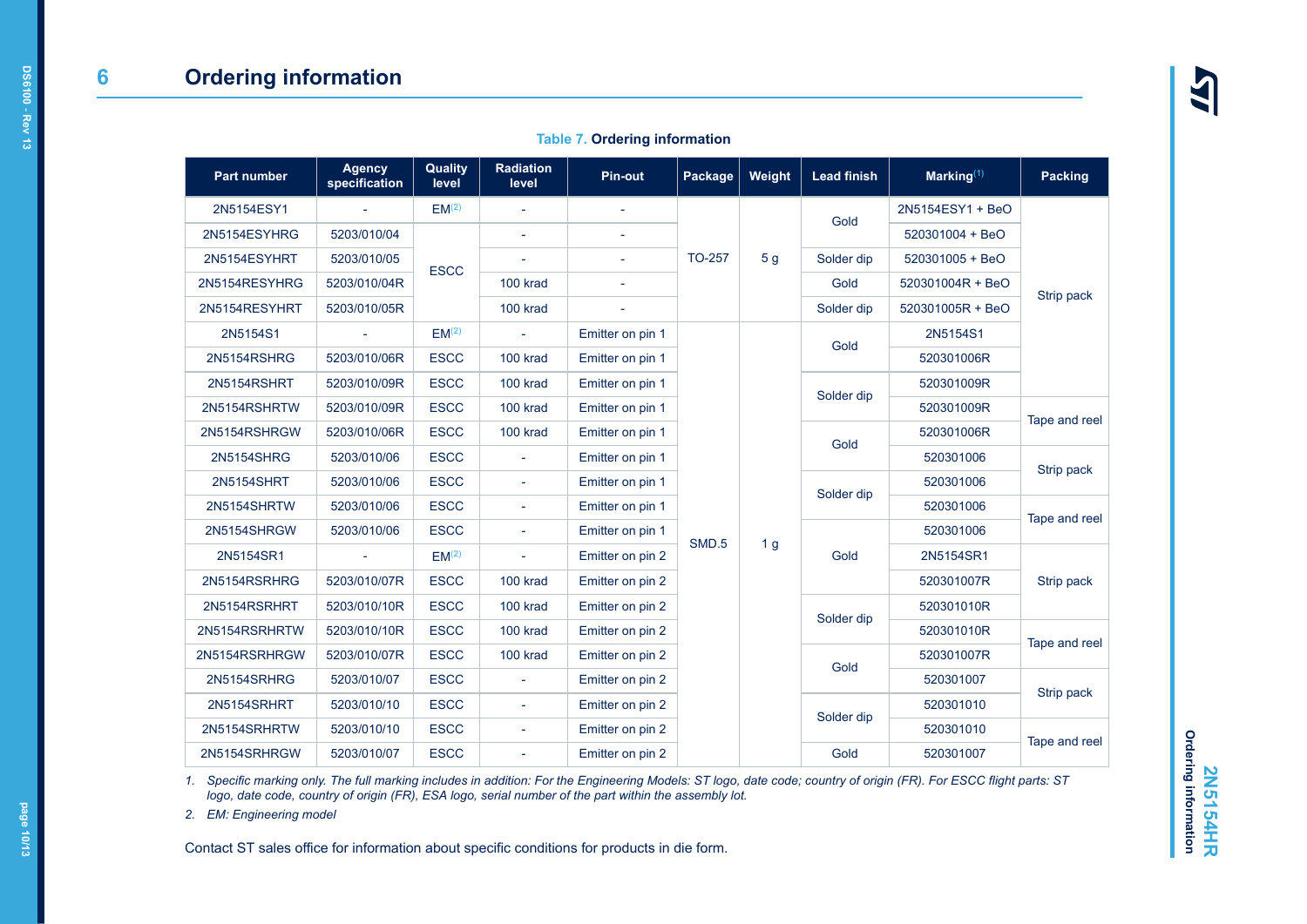# **7 Other information**

## **7.1 Date code**

Date code information is described in the table below.

**Table 8. Date codes**

| <b>Model</b> | Date codes1 |
|--------------|-------------|
| EM           | 3yywwN      |
| <b>ESCC</b>  | yywwN       |

*1. yy = year, ww = week number, N = lot index in the week.*

## **7.2 Documentation**

Documentation is provided for each product as per below table.

#### **Table 9. Documentation summary**

| <b>Quality level</b>     | <b>Radiation level</b>   | <b>Documentation</b>                                                                                                                      |
|--------------------------|--------------------------|-------------------------------------------------------------------------------------------------------------------------------------------|
| <b>Engineering model</b> | -                        | Certificate of conformance.                                                                                                               |
| <b>ESCC</b>              | $\overline{\phantom{0}}$ | Certificate of conformance.<br>ESCC qualification maintenance lot reference.                                                              |
| <b>ESCC</b>              | 100 Krad                 | Certificate of conformance.<br>ESCC qualification maintenance lot reference.<br>Radiation data at 30 / 50 / 70 / 100 krad at 0.1 rad / s. |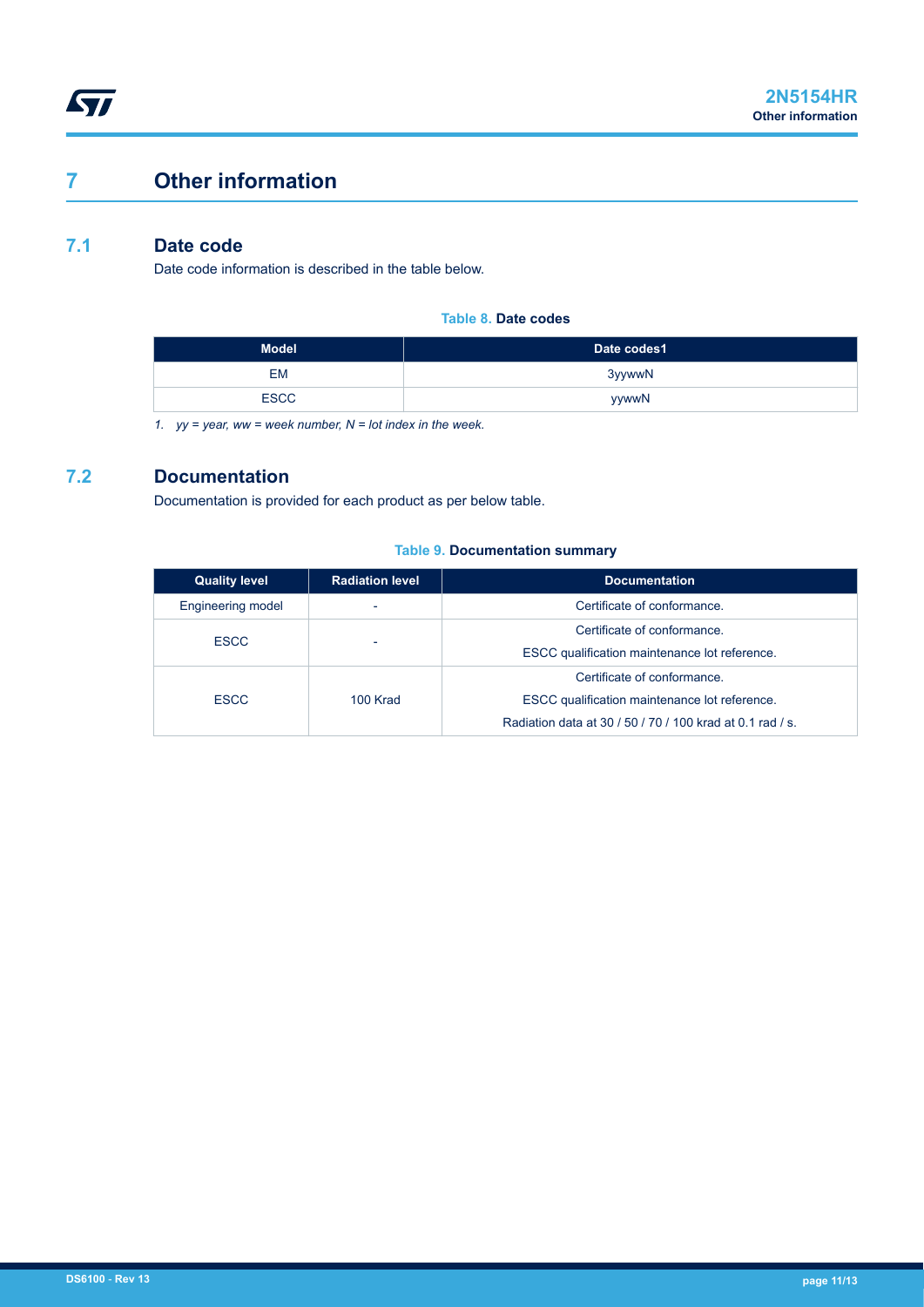# **Revision history**

| <b>Date</b> | <b>Version</b> | Changes                                                                                                            |
|-------------|----------------|--------------------------------------------------------------------------------------------------------------------|
| 08-Jan-2009 | 1              | Initial release.                                                                                                   |
| 08-Jan-2010 | $\overline{2}$ | Modified Table 1: Device summary.                                                                                  |
| 22-Jul-2011 | 3              | Updated marking for the order code 2N5154ESYHRB in Table 1: Device<br>summary.                                     |
| 12-Sep-2012 | 4              | Added: Section 2.1: Electrical characteristics (curves) on page 5.                                                 |
| 29-Jan-2014 | 5              | Added Section 3: Radiation hardness assurance and Section 5: Ordering<br>information.                              |
|             |                | Updated Table 1: Device summary.                                                                                   |
| 08-Apr-2014 | 6              | Updated Table 1: Device summary and Table 10: Order codes.                                                         |
|             |                | Updated Section 4: Package mechanical data.                                                                        |
|             |                | Added Figure 2.: Safe operating area.                                                                              |
|             |                | Minor text changes.                                                                                                |
| 29-Jan-2016 | 7              | Updated Figure 2.: Safe operating area.                                                                            |
|             |                | Minor text changes.                                                                                                |
| 05-Apr-2016 | 8              | Added part number 2N5154RSRHRG. Document updated accordingly.                                                      |
|             |                | Updated Section 4: Package information.                                                                            |
|             |                | Updated package silhouette, Figure 1: Internal schematic diagram and Table<br>1: Device summary in cover page.     |
| 02-May-2016 | 9              | Updated Section 4: Package information and Section 5: Ordering information.                                        |
|             |                | Inserted Section 6: Shipping details.                                                                              |
|             |                | Minor text changes.                                                                                                |
| 28-Oct-2016 | 10             | Added Table 6: Product mass summary.                                                                               |
| 27-Jul-2020 | 11             | Removed TO-39 package information.                                                                                 |
|             |                | Updated Section 5.1 TO-257 package information, Section 5.2 SMD.5<br>package information and Ordering information. |
|             |                | Minor text changes.                                                                                                |
| 25-Mar-2021 | 12             | Updated Table 1, Figure 1 and Table 7.                                                                             |
| 04-Oct-2021 | 13             | Updated Table 7 and Description.                                                                                   |

### **Table 10. Document revision history**